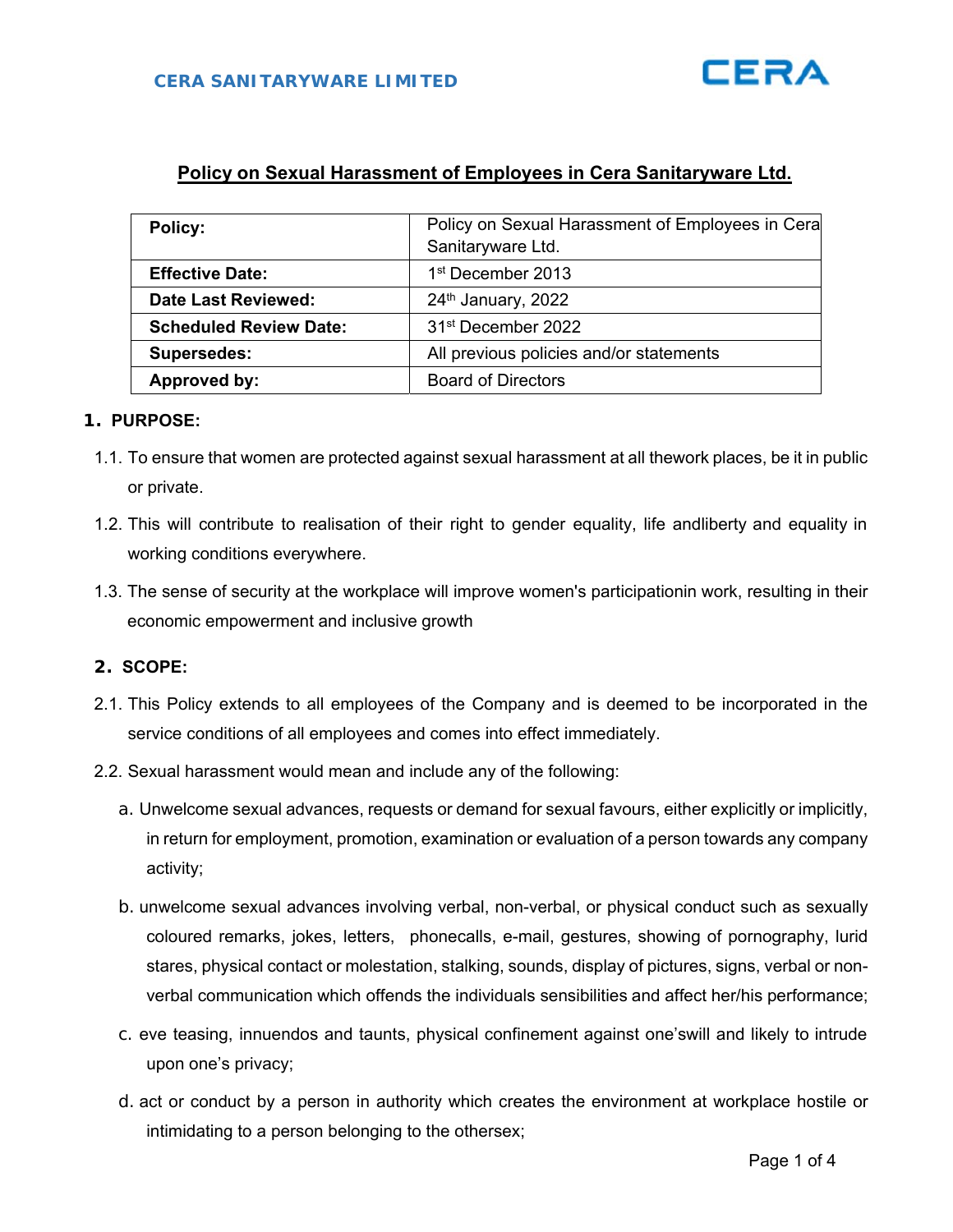# **CERA SANITARYWARE LIMITED**



- e. conduct of such an act at work place or outside in relation to an Employee of CSL<sup>\*</sup>, or vice versa during the course of employment; and
- f. any unwelcome gesture by an employee having sexual overtones
- 2.3. "Employee" means any person on the rolls of the Company including those on deputation, contract, temporary, part time or working as consultants

# **3. POLICY STATEMENT:**

3.1. The Sexual Harassment of Women at Workplace (Prevention, Prohibition and Redressal) Act, 2013 is a legislative act in India that seeks to protect women from sexual harassment at their place of work.

#### **4. COMPLAINT REDRESSAL COMMITTEE:**

- 4.1. Committee has been constituted by the Management to consider and redress complaints of Sexual Harassment. The Chairman and Members of the Committee are as follows:
	- 1. Dr. Anil Kamalia (Vice President- HR & IR)
	- 2. Dr. Parag Gajjar
	- 3. Ms. Manjula Prajapati (Accountant- Accounts)
	- 4. Ms. Monika Patel (Jr. Executive HR; CSR)
	- 5. Ms. Deepa Vinod (Senior Manager- HR)
	- 6. Ms. Bhavna Jha (Member MODE NGO)

# **5. REDRESSAL PROCEDURE:**

- 5.1. Any employee who feels and is being sexually harassed directly or indirectly may submit a complaint of the alleged incident to any member of the Committee in writing with his/her signature within 10 days of occurrence of incident.
- 5.2. The Committee will maintain a register to endorse the complaint received by it and keep the contents confidential, if it is so desired, except to use the same for discreet investigation.
- 5.3. The Committee will hold a meeting with the Complainant within five days of the receipt of the complaint, but no later than a week in any case.
- 5.4. At the first meeting, the Committee members shall hear the Complainant and record her/his allegations. The Complainant can also submit any corroborative material with a documentary proof, oral or written material, etc., to substantiate his / her complaint.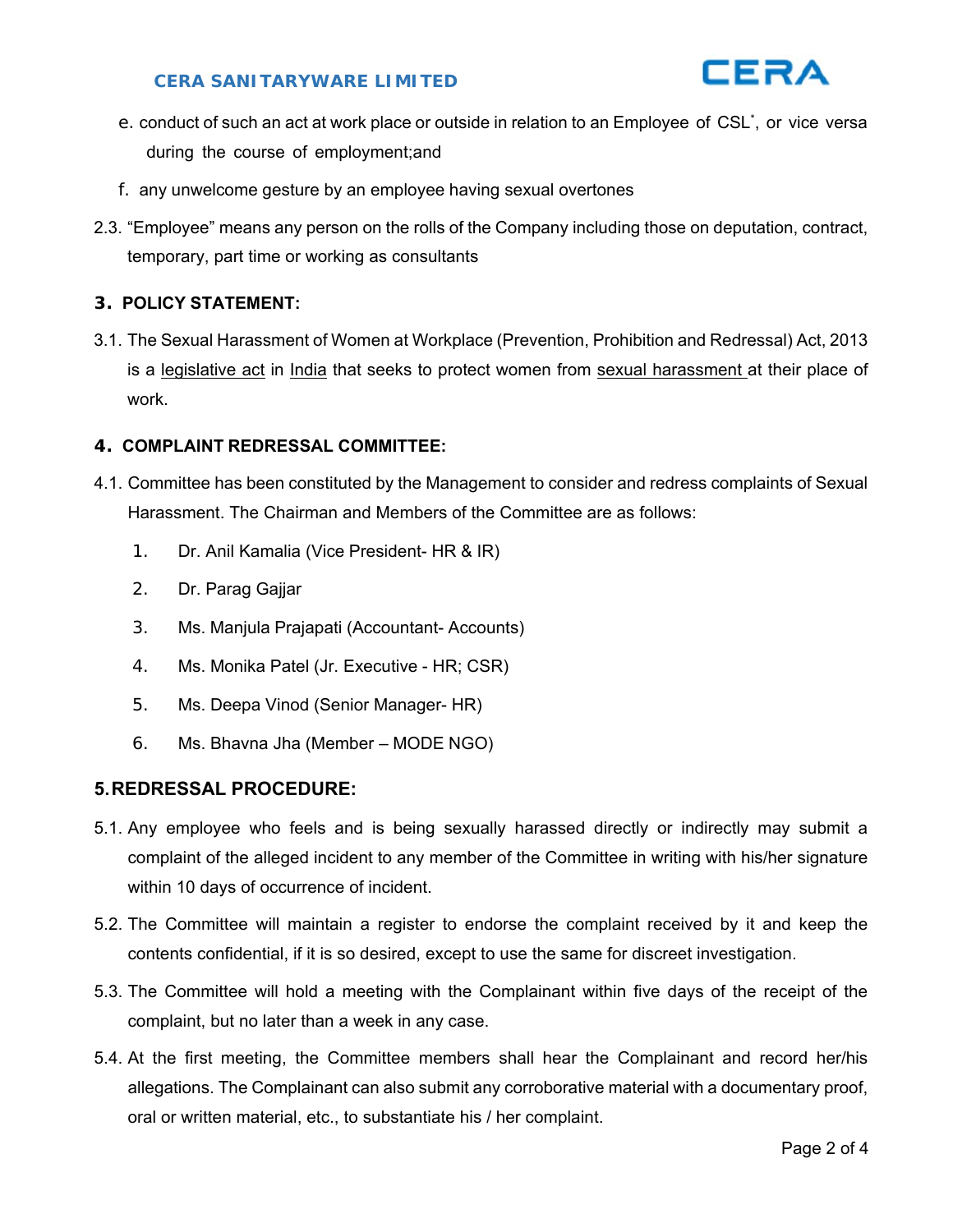

If the Complainant does not wish to depose personally due to embarrassment of narration of event, a lady officer for lady employees involved and a male officer for male employees, involved shall meet and record the statement.

- 5.5. Thereafter, the person against whom complaint is made may be called for a deposition before the Committee and an opportunity will be given to him / her to give an explanation, where after, an "Enquiry" shall be conducted and concluded.
- 5.6. In the event, the complaint does not fall under the purview of Sexual Harassment or the complaint does not mean an offence of Sexual Harassment, the same would be dropped after recording the reasons thereof.
- 5.7. In case the complaint is found to be false, the Complainant shall, if deemed fit, be liable for appropriate disciplinary action by the Management.

#### **6. ENQUIRY PROCESS**

- 6.1. The Committee shall immediately proceed with the Enquiry and communicate the same to the Complainant and person against whom complaint is made.
- 6.2. The Committee shall prepare and hand over the Statement of Allegation to the person against whom complaint is made and give him / her an opportunity to submit a written explanation if she / he so desires within 7 days of receipt of the same.
- 6.3. The Complainant shall be provided with a copy of the written explanation submitted by the person against whom complaint is made.
- 6.4. If the Complainant or the person against whom complaint is made desires any witness/es to be called, they shall communicate in writing to the Committee the names of witness/es whom they propose to call.
- 6.5. If the Complainant desires to tender any documents by way of evidence before the Committee, she / he shall supply original copies of such documents. Similarly, if the person against whom complaint is made desires to tender any documents in evidence before the Committee he / she shall supply original copies of such documents. Both shall affix his / her signature on the respective documents to certify these to be original copies.
- 6.6. The Committee shall call upon all witnesses mentioned by both the parties.
- 6.7. The Committee shall provide every reasonable opportunity to the Complainant and to the person